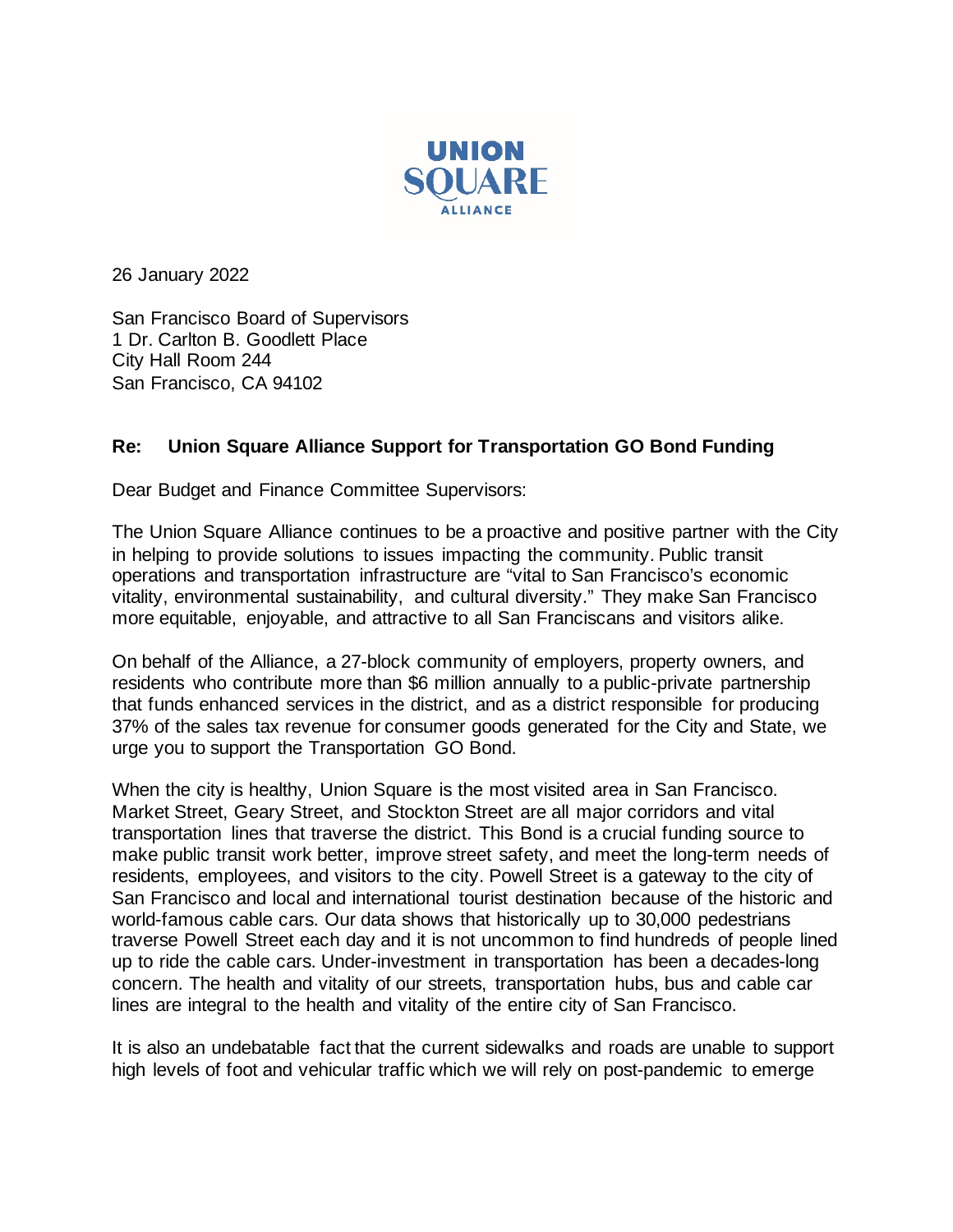from the pandemic. The sidewalks are in very poor condition and represent a safety hazard as well as showing the blight and neglect of our City on full display for all to see.

As all of us transition into this post-pandemic world, we fully expect that social distancing will be a critical component to encouraging future visits. Without the GO Bond how can we address our public transportation needs properly, create safe outdoor public spaces, emerge safely, and have a bright and healthy future? We urge you to support GO Bond and support the future of our City. Let's support the health of our corridors, safety of our streets and welcome everyone back to San Francisco--visitors and San Franciscans alike. Thank you for your time and consideration, and for your continued leadership on behalf of the City.

Respectfully,

Marisa Rodriguez Executive Director, Union Square Alliance

CC: Jeffery Tumlin Viktoriya Wise Supervisor Aaron Peskin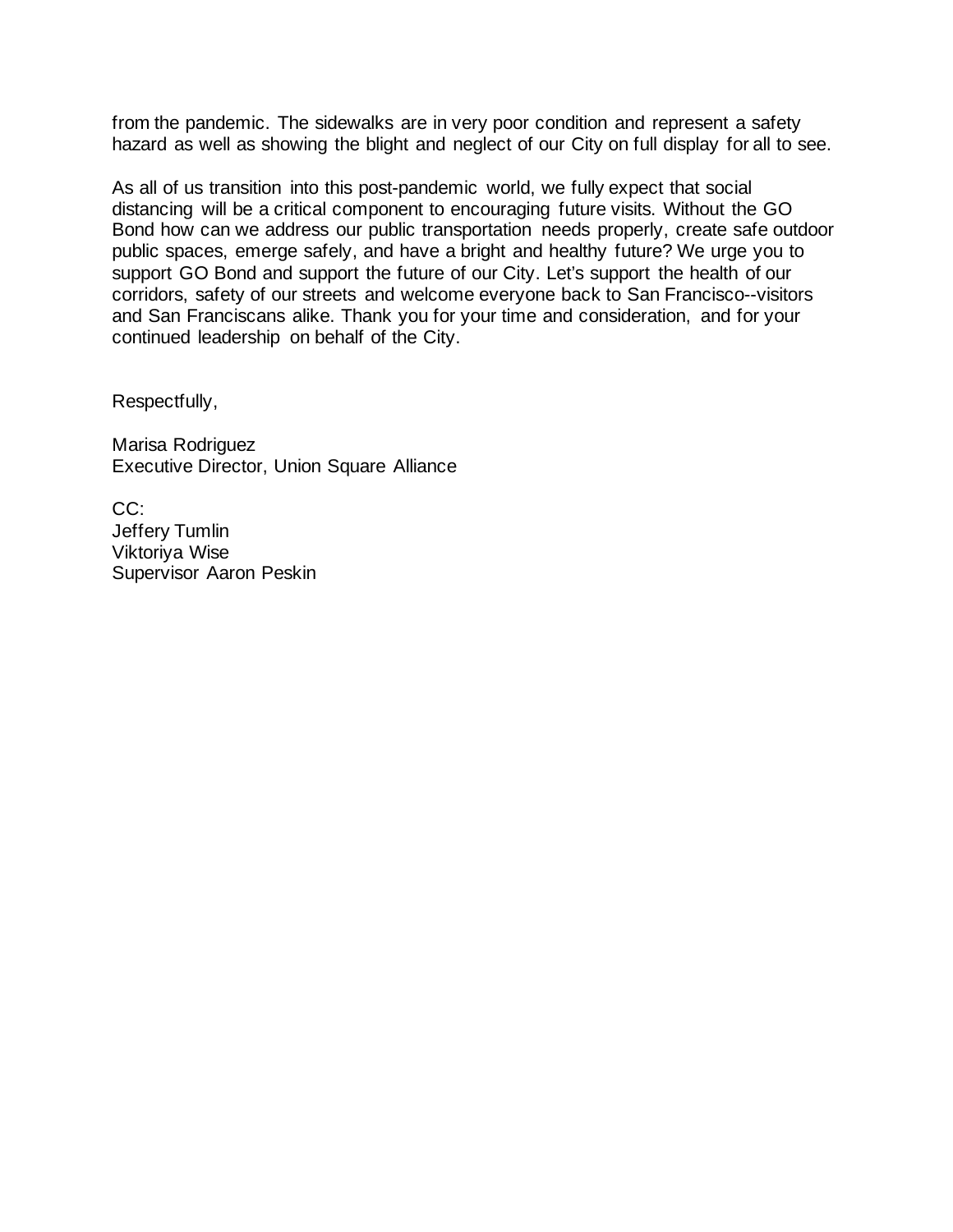

January 25, 2022

Dear Brent Jalipa,

Our association advocates on behalf of the San Francisco's restaurant community. As such, we are writing in support of the General Obligation Bond Election - Muni Reliability and Street Safety - \$400,000,000]. SFMTA provides an essential public service for our employees, guests and San Franciscans as a whole.

Improvements to the Muni system will greatly benefit our employees traveling to and from work, especially in this time of staff shortages, as well as aiding in the ongoing economic recovery in our business districts. In addition, this funding will focus on much needed equity and safety measures throughout the city that will improve service for all San Francisco residents.

Thank you for your consideration on this important issue. Our restaurant industry and our city's recovery depends on having reliable, affordable transportation.

Sincerely,

Laurie Thomas Executive Director, Golden Gate Restaurant Association laurie@ggra.org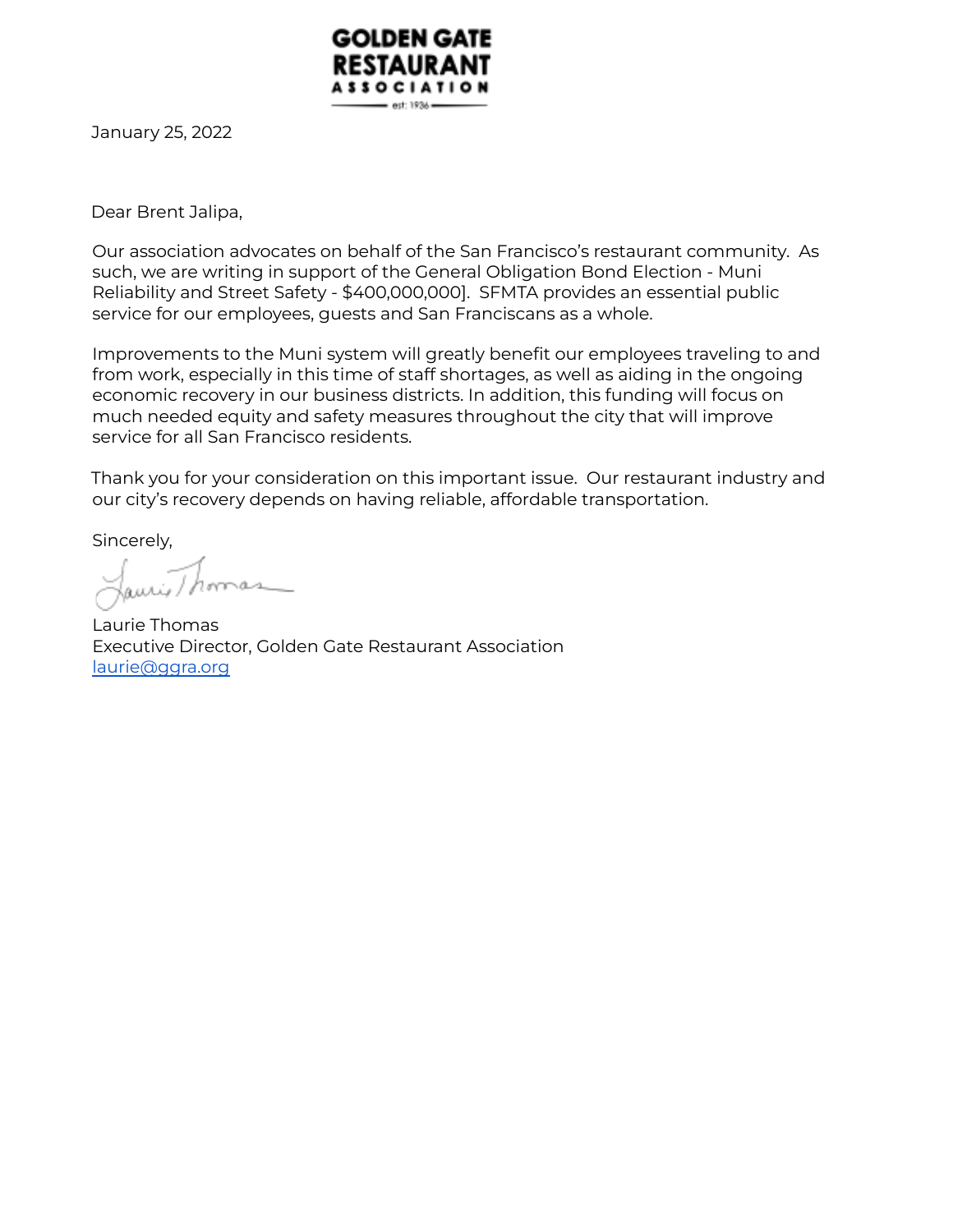January 21, 2022

Budget and Finance Committee San Francisco Board of Supervisors 1 Dr. Carlton B. Goodlett Place San Francisco, CA 94102 [bos@sfgov.org](mailto:bos@sfgov.org)

Dear Supervisors Haney, Safai, and Mar:

On behalf of SPUR, San Francisco Bicycle Coalition, Walk SF, San Francisco Transit Riders, Seamless Bay Area, Streets for People, and YIMBY Action, we are writing to express our strong support for including the 2022 Muni Reliability and Street Safety Improvement Bond on the June 2022 ballot. This \$400 million general obligation bond will allow for faster, more reliable Muni service, and help make our streets safer for people on bikes and pedestrians.

As you know, much of the city's transit facilities and infrastructure have been allowed to deteriorate over time, with inadequate funding for routine maintenance, repair, replacement, and improvements. While we know there are new federal and state dollars available for transportation, they will mostly get directed to major capital projects, or awarded on a competitive basis, and cannot be easily directed to repair and maintenance. Investments from the bond will improve Muni reliability and efficiency, creating a better transit experience that increases ridership and helps us hit our climate, equity and modeshift goals.

In addition to transit funding, the dollars generated from the bond measure will fund improvements to our streets to make them safer for pedestrians and people on bikes, especially in our city's equity priority neighborhoods. Every year more than 500 people are severely injured or killed while traveling on San Francisco's streets, according to the latest reports from the San Francisco Department of Public Health.<sup>1</sup> Redesigning streets and sidewalks to be more bicycleand pedestrian-friendly and reducing traffic speeds are key elements to achieving the City's Vision Zero goal. Furthermore, having local transportation funds will make San Francisco more competitive for federal capital dollars and expand the potential impact of the investments.

<sup>1</sup> Injury figures are from *San Francisco Severe Traffic Injury Trends: 2011-2020,* published September 2021. Fatality statistics are from *Vision Zero Traffic Fatalities: 2020 End of Year Report,* published March 2021.